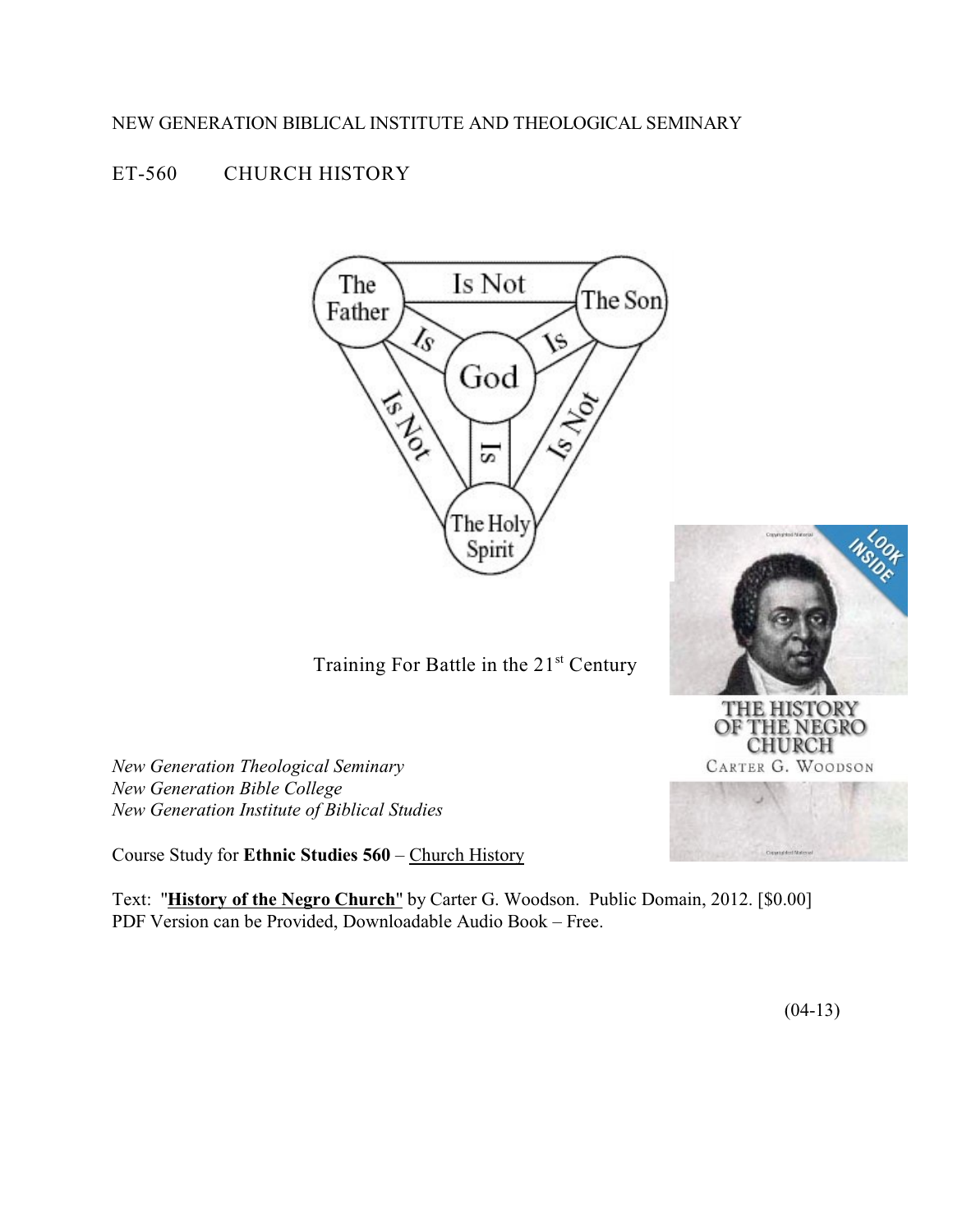Preface

1. What has Carter G. Woodson's History of the Negro Church stood the test of?

2. What did many thousands of blacks attach their personal values to?

3. Give the five major historical periods that the church of black Americans embraced.

Chapter 1

4. What was one of the causes of the discovery of America?

5. Who were the first persons proselyted by the Spanish and French?

6. Discuss the general attitude about the proselyting of Negroes.

7. In what is now the United States, how much contact did the Spanish and French missionaries have with the Negroes?

8. What was the only Atlantic colony in which Catholics had the opportunity to appeal to Negroes?

9. The to this rule were the efforts of various in cooperation with the for the Propagation of the Gospel in Foreign Parts.

10. Discuss the establishment of this organization. What was its function?

11. Who was the first successful worker in the field of missionary work among the "heathen?"

12. What was established in Charleston, South Carolina in 1743?

13. In Pennsylvania, in what year were the earliest baptisms of Negroes recorded?

14. Discuss the evangelization of Negroes in those colonies farther north.

15. Discuss the opposition in New England among the Puritans to missionary efforts directed toward Negroes.

16. What group manifested a real interest in the evangelization of the Negroes in the English colonies?

17. Generally speaking, then, one should say that the Negroes were .

18. Why was there a tendency, among those who were devoted to exploitation, to make the religious instruction of the Negroes as nearly nominal as possible?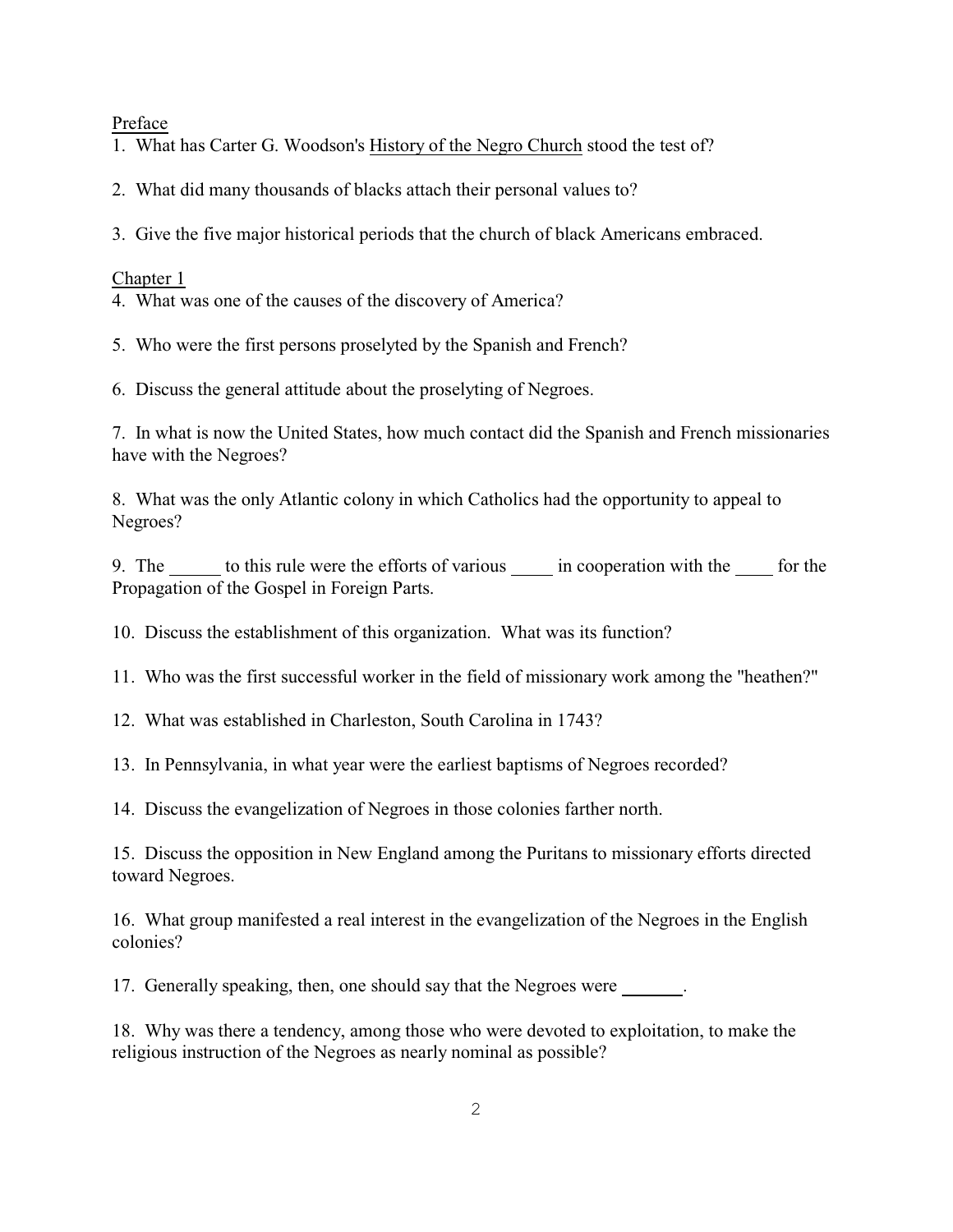## Chapter 2

19. After the Seven Years' War, how did the clergy begin to view the Negro?

20. The accomplishment of the of more thoroughly the Negroes, however, belongs to the Of other sects than the Church.

21. What were the two sects that rose to power to take over the direction of the spiritual development of the Negroes? What was the reason for their appeal?

22. What did Whitefield in Georgia advocate?

23. What did Freeborn Garretson say to his countrymen?

24. What did Bishop Asbury record in his Journal in 1776?

25. What did the Methodist Conference of 1784 declare concerning the practice of slavery?

26. Locally, what denomination was winning more Negroes than the Methodists? But what occurred because of their lack of organized effort?

27. What did those who believed in the abolition of slavery by immediate means style themselves. What was this in contradistinction to?

28. Who was the most outspoken of the anti-slavery Baptists? Briefly discuss his life.

#### Chapter 3

29. Discuss the increasing importance of the Negro in the church.

30. According to Dr. W. H. Brooks, who founded the first Negro Baptist Church in America? Where and when was this church founded?

31. Who was the man whose ministerial work became so important that his master finally liberated him?

32. What was the key to George Liele's success?

33. Who was the next pioneer preacher of worth among the Negroes?

34. What church became the beacon of light in the Negro religious life of Georgia?

35. In Portsmouth, Virginia, a Negro Baptist preacher attained unusual distinction. What was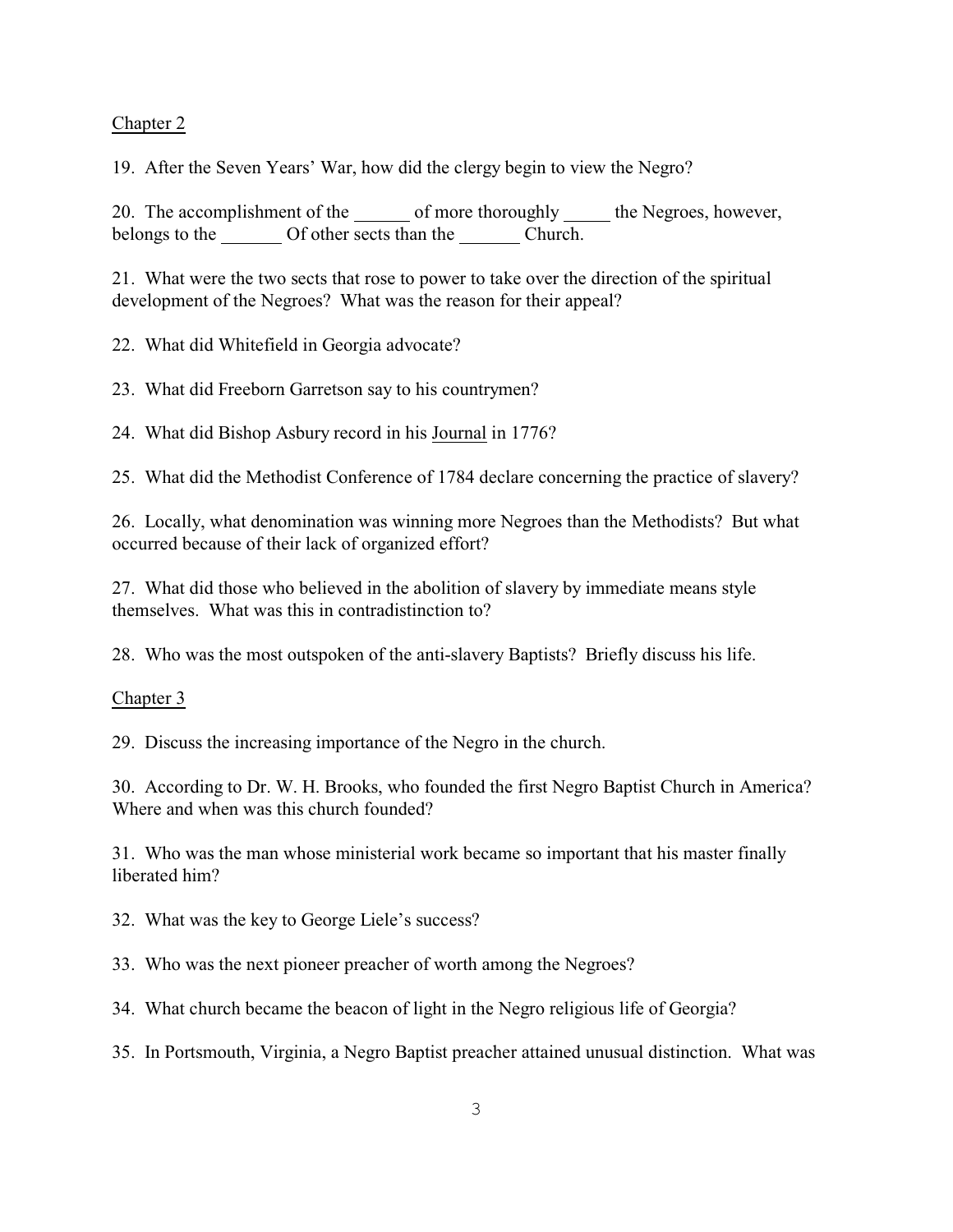the distinction?

36. Who was "Uncle Jack?" Discuss his ministry.

37. What was Black Harry? Discuss his ministry.

38. With such great standing in the church, what was Lemuel Haynes expected to do? What was the Stoddardian principle?

39. Who founded the First African Presbyterian Church in Philadelphia in 1807?

40. After Nat Turner's uprising, what was prohibited to Negroes in North Carolina?

#### Chapter 4

41. What conclusion do the facts set forth above lead to?

42. What did the Negroes in the North begin to do after the manumissions incident to the American Revolution?

43. Discuss the beginning of the independent Free African Society. Who were the two men who apparently had differing plans?

44. Having maintained themselves independently for some time, what did these African societies develop?

45. What occurred on April 9, 1816 in Philadelphia, Pennsylvania?

46. What was the most important transaction of the Philadelphia meeting? Who did the body first declare the bishop-elect? Who was eventually elected the first bishop of the African Methodist Episcopal Church?

47. Discuss the secession of the John Street Methodist Episcopal Church from the white Methodist connection.

48. Upon this spot they erected a building in the year, naming the edifice the Church.

49. Discuss the August 11, 1829 meeting of the Zionites. What two important questions were propounded at this meeting?

50. Before the Negro Methodists perfected their organizations, what had the Baptist been trying to do locally?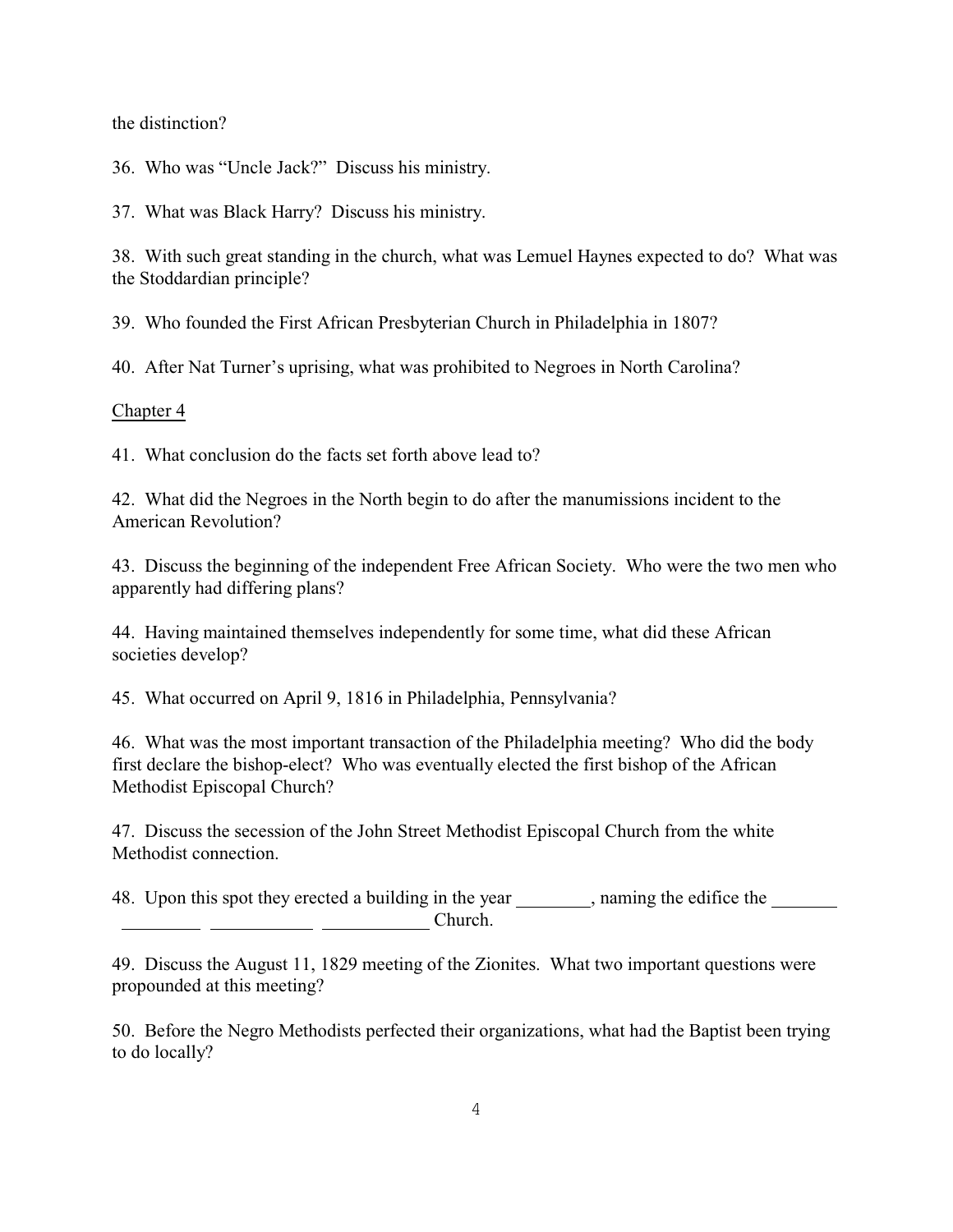51. Discuss the formation of the African Baptist Church in Philadelphia in 1809.

52. Thomas Paul's interest in the Negro was not limited to those in this country. Who was he also interested in?

53. What denomination was among some of the best friends of the Negroes?

54. Who did Bishop B. T. Tanner in his Apology for African Methodism attribute the success of Methodism to?

55. What did Bishop Tanner contend about Allen?

56. What does the appeal of the evangelical rather than the ritualistic explain about the Catholic work among Negroes?

#### Chapter 5

57. Discuss the progress in the membership of the African Methodist Episcopal Church eight years after its organization.

58. Discuss the publication of The Christian Herald.

59. What was the disturbing factor that appeared in 1840 to arrest the progress of the A.M.E. Church?

60. Discuss the smaller Methodist movements that were in progress in the 1800's.

61. According to Woodson, the Baptists had both the disadvantages and advantages of selfgovernance. Explain this.

62. Discuss the peculiar feature of Baptist policy which explains the unusual growth of Baptist churches.

63. What church did the main interest in the Negro Baptists of Georgia center around?

64. Who was Andrew Marshall? How did Marshall alienate the affections of the white people of his denomination?

65. Upon the withdrawal of Andrew Marshall and his supporters from First African Baptist Church, what serious question arose?

66. Where was the center of interest among Negro Baptists in Jacksonville?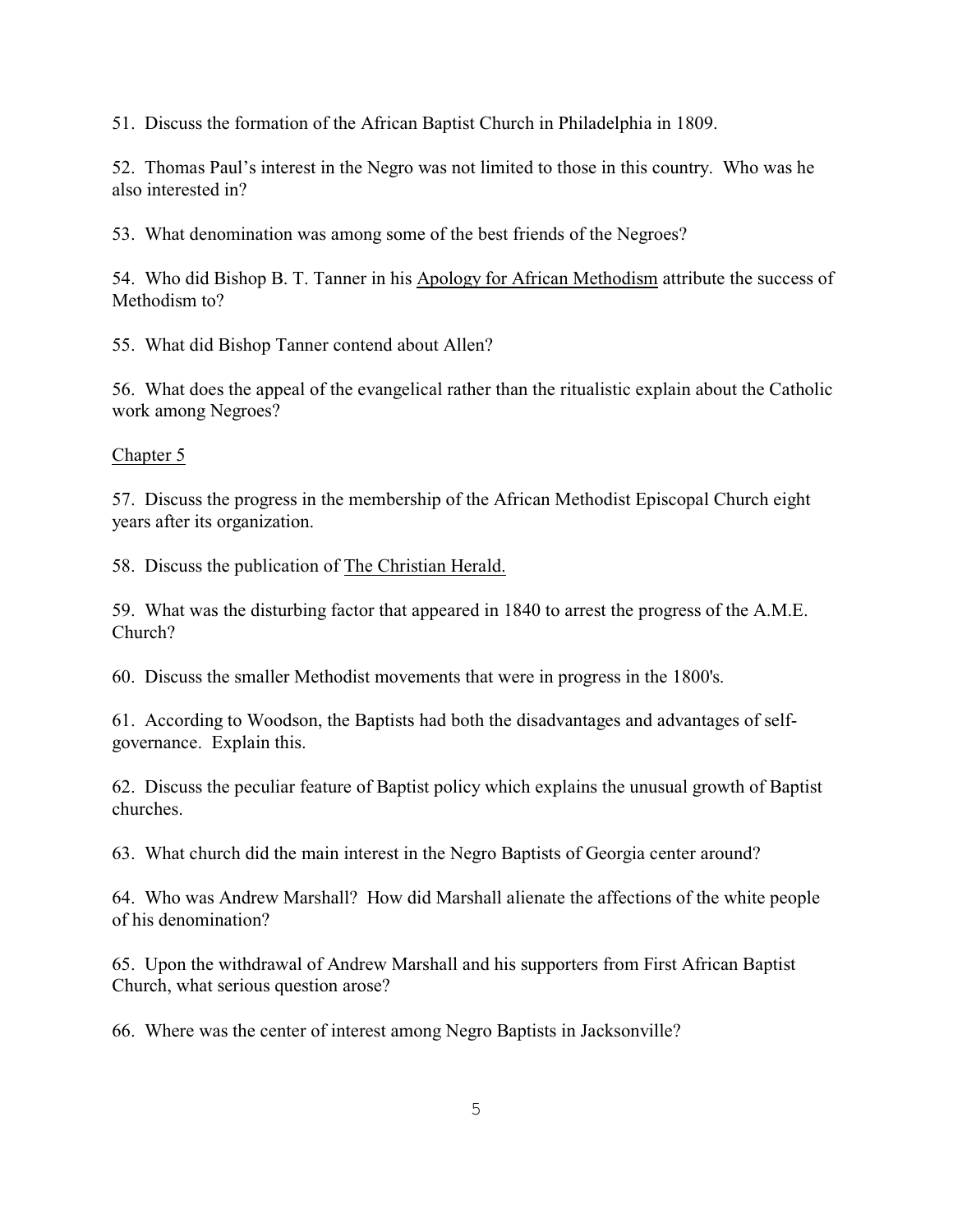67. In the North, the development of Negro Baptists did not proceed so smoothly. Explain this.

## Chapter 6

68. What was an important factor in the growth of the Negro Church?

69. What did the 1808 general conference of the Methodists provide regarding the buying and selling of slaves?

70. What did another rule provide regarding Negro preachers and official members?

71. Presbyterians had tried to evade the Negro question. Explain this.

72. What did the 1815 Presbyterian General Assembly encourage the Society to do to the American Colonization Society?

73. Discuss the schism that was impending between the southern members of the churches and the northern members.

74. Discuss the organization of the Southern Baptist Convention. What was the major issue that brought about its formation?

75. In slave States, what happened to the majority of Negroes relative to their church membership.

76. Discuss the law that was passed in Virginia in 1832 regarding Negro preachers.

77. Discuss the favorable conditions that existed in some Southern communities for some free Negroes and slaves.

78. Who was Lott Cary? What was the sermon that awakened him in 1807? What did Christ say to Nicodemus in the third chapter of John?

79. When did Lott Cary reach a new stage in his development?

80. Discuss the Baptist soul-stirring reunion and the Methodist camp meeting.

81. What do statistics show about the conversion of people who were given no opportunity for mental development?

82. From the Negroes' point of view, religious experience did not result from instruction in books. Explain this.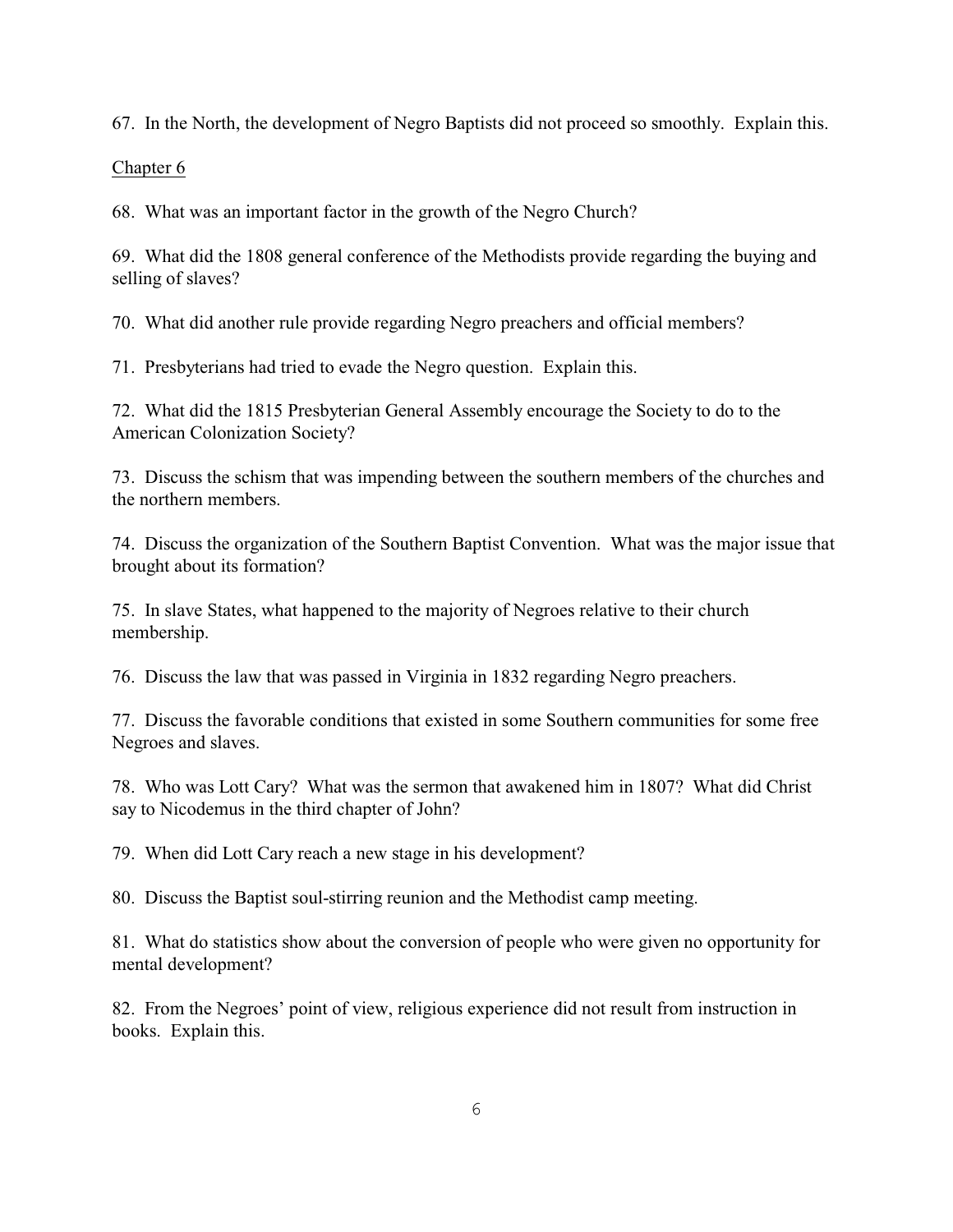#### Chapter 7

83. Describe the religious instruction that most Negroes received in the South.

84. Discuss the ministry of Bishop Polk of Louisiana. Why was he considered to be an exception among the Episcopalians?

85. Discuss the ministry of Bishop William Meade and how it affected the conditions of Negroes.

86. Early manifesting in the preparation of Negroes for colonization in Africa, what else did the Presbyterians plan? What institution was finally established in 1854?

87. What did the 1854 report of the General Assembly say about the interest in the religious welfare of the Negroes?

88. Among the Methodists who directed their attention to mission work among No one was more prominent that Bishop \_\_\_\_\_\_ Of South Carolina.

89. What did the Rev. Robert Ryland compile? What books did he hope to add it to?

90. What began to occur because of the emphatic urging of religious instruction in certain parts of the South?

#### Chapter 8

91. During the critical period through which the oppressed were passing between 1830 and 1851, what did the reforming Negro minster have to do?

92. Education for a Negro was both a And a .

93. Where did the greater impetus to education among Negro ministers come from?

94. The Negro minister easily learned also the power of the .

95. Discuss the career of Bishop Daniel Payne.

96. Regarding education for the ministry, what did Bishop Payne commit the African Methodist Episcopal Church to?

97. Discuss the ministry of Charles Bennet Ray. How did Ray aid the cause of liberty?

98. J. Theodore Holly was likewise a minister of versatile genius. Discuss his ministry. He was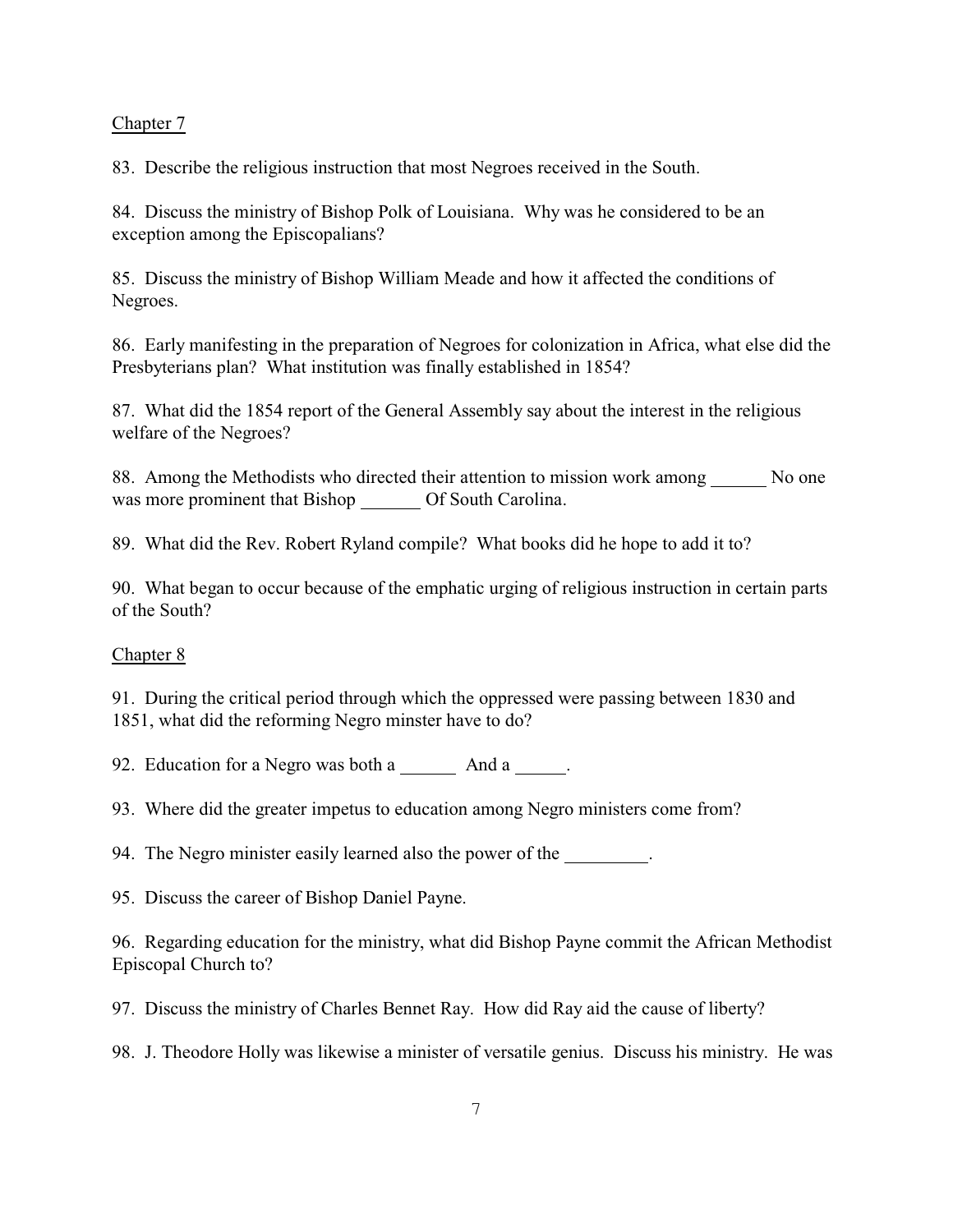not primarily interested in African colonization, but what did he believe?

99. Who was Hiram R. Rebels? Along with being a minister of varying interests, what other distinction does he hold?

## Chapter 9

100. At the outbreak of the Civil War, what had one half of the nation preached? What had the other half insisted?

101. Chastened by the affliction of the Civil War, what did many hope the nation would do?

102. What did the Methodist conference of 1864 encourage for "colored people?"

103. While the Methodists in the North reluctantly loosed their hold on Negro membership, what did the Methodist Church, South almost voluntarily agree to do?

104. How have some Negroes themselves referred to these "Colored Methodists?"

105. An impetus toward improvement came from Associations.

106. In what year did the Negro Baptists of North Carolina organize the first State Convention? What states soon followed?

107. What was the first of the larger Baptist groups? What year was this convention formed?

#### Chapter 10

108. Discuss the ways that the Negro churches began to participate in the extension of education as a means of spreading the gospel.

109. What committee did the Presbyterian General Assembly form in 1865? How large was this committee?

110. What was the stated purpose of all the church aid societies and many of those beyond the control of churchmen? What did the capstone of this structure have its foundation in?

111. Acting upon this idea, what did almost every Negro school provide in some way?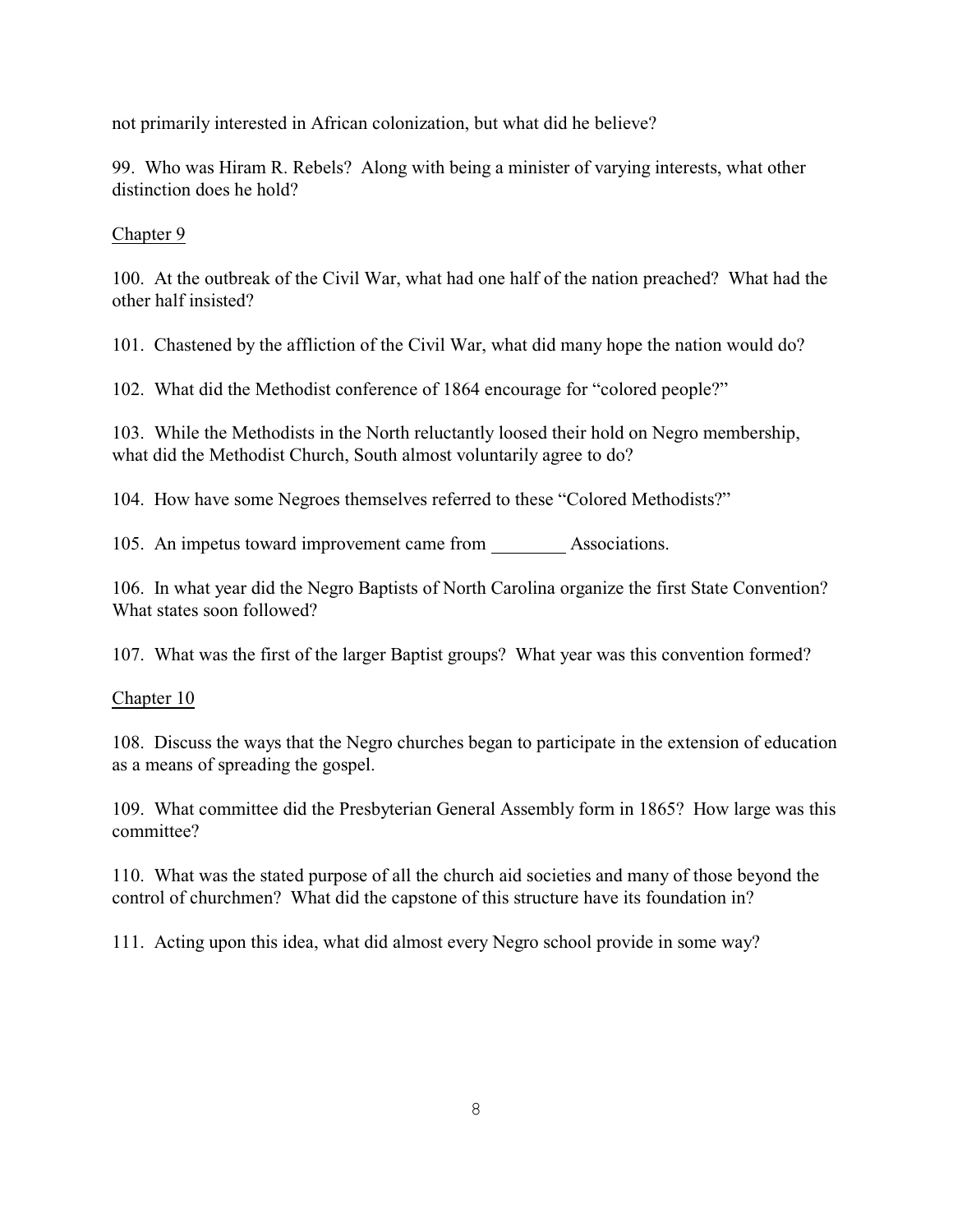112. Although lacking adequate understanding sometimes, however, these institutions had so much of the right That they accomplished all but .

113. Discuss how the expansion of religious education affected ministers in the black churches.

Chapter 11

114. During Reconstruction, why did many Negroes, who had trained for the ministry, never enter this field?

115. After reading pages 201 through 215, briefly discuss seven examples of men trained in the ministry who also entered the field of politics. Discuss some the examples of prominent ministers who did not enter the field of politics.

116. Discuss the ministry of Bishop B. T. Tanner. List his published works. What biblical Review did he become editor of in 1884?

117. Discuss the ministry of Rufus L. Perry. List the publications that he edited or co-edited. What was the title of the book that he wrote that dealt with ethnology in the Bible?

118. With the possible exception of Dr. C. A. Tindley, who was probably the greatest preacher of power developed during the second generation of freedom?

119. What church did he pastor for thirty-five years in Augusta, Georgia?

Chapter 12

120. What is clear from the account set forth above?

121. What question remained concerning the black church? What two groups did this question all but divide the black church into?

122. During the last quarter of the nineteenth century, what happened between the conservative and progressive elements within the black church?

123. What could the progressive element not accept?

124. What did the churchmen of the conservative order observe with regret?

125. What did the conservatives believe the individual should do for the church?

126. What did the Negro in freedom gradually become assimilated to?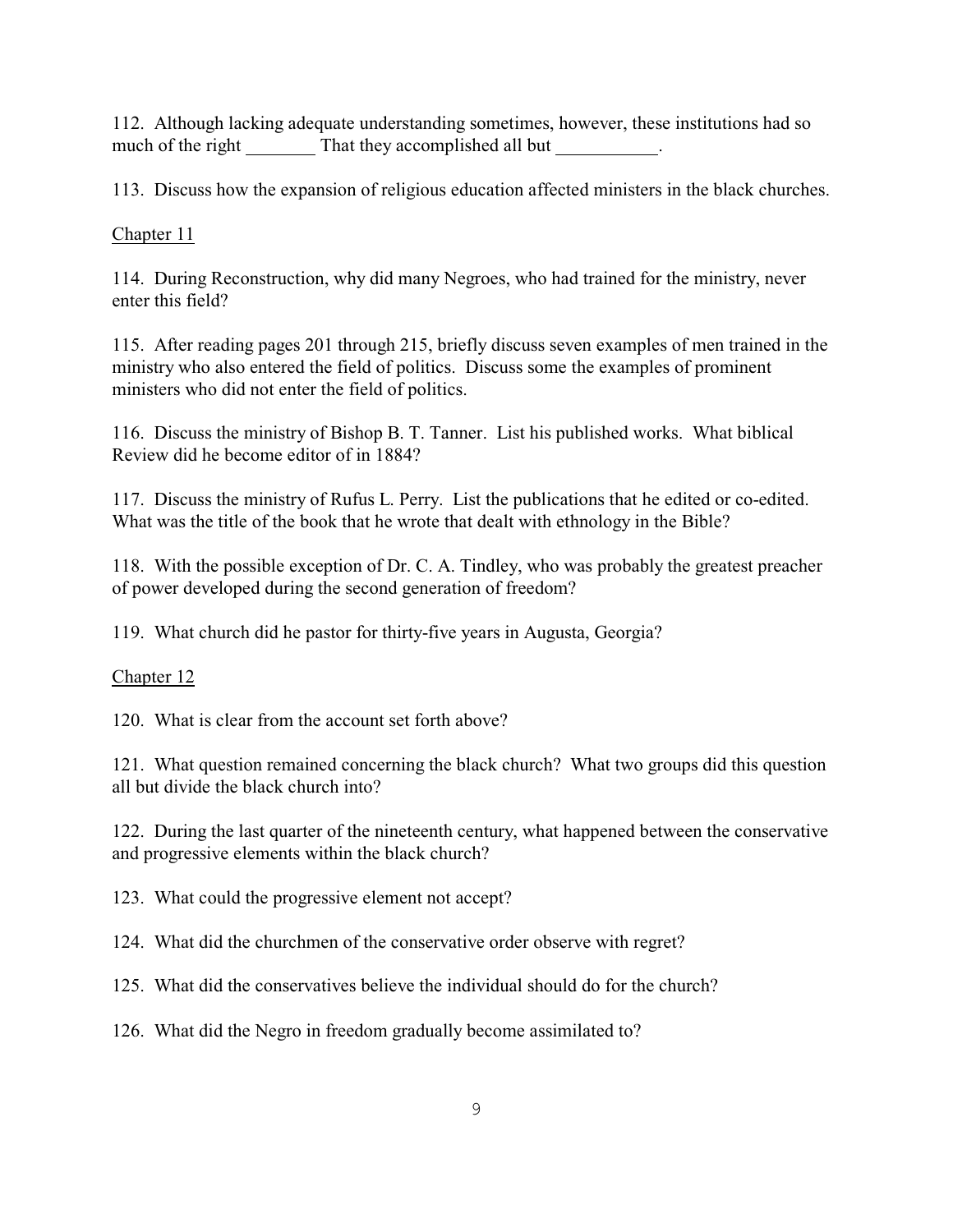127. Discuss the progressive Negroes' bold advocacy of a change in the worship.

128. The general result was that in many \_\_\_\_\_\_\_\_ A much larger number of \_\_\_\_\_\_ People were driven from the church or Inefficient therein than were By it.

129. What denominations often received those who left the conservative churches? What was the reason for this?

130. What types of churches often emerged in large cities where sufficient numbers of malcontents could unite?

131. In what year was the National Baptist Convention effected?

132. The struggle was most intense in the .

133. Even at the present, what can almost anyone see?

Chapter 13

134. Discuss the notion of the Negro church as a social force.

135. After emancipation, what did the Negro church develop?

136. Discuss how the church, since the Civil War has been a factor in general uplift of both the saved and the unsaved.

137. Attached to the church is the <u>same and the set of the set of the set of the set of the set of the set of the set of the set of the set of the set of the set of the set of the set of the set of the set of the set of t</u>

138. Discuss the importance of Bible reading to the majority of Negroes.

139. Equally helpful was the Church as a for the Negro.

140. What has the Negro church, in short, served as?

141. What is the latest development in the socialized church?

142. In other words, if man is his brother's keeper, what must the church be?

143. What was the general viewpoint of churches toward the Young Men's Christian Association and the Young Women's Christian Association?

144. Discuss the various forms that the social work of the church took in the author's day.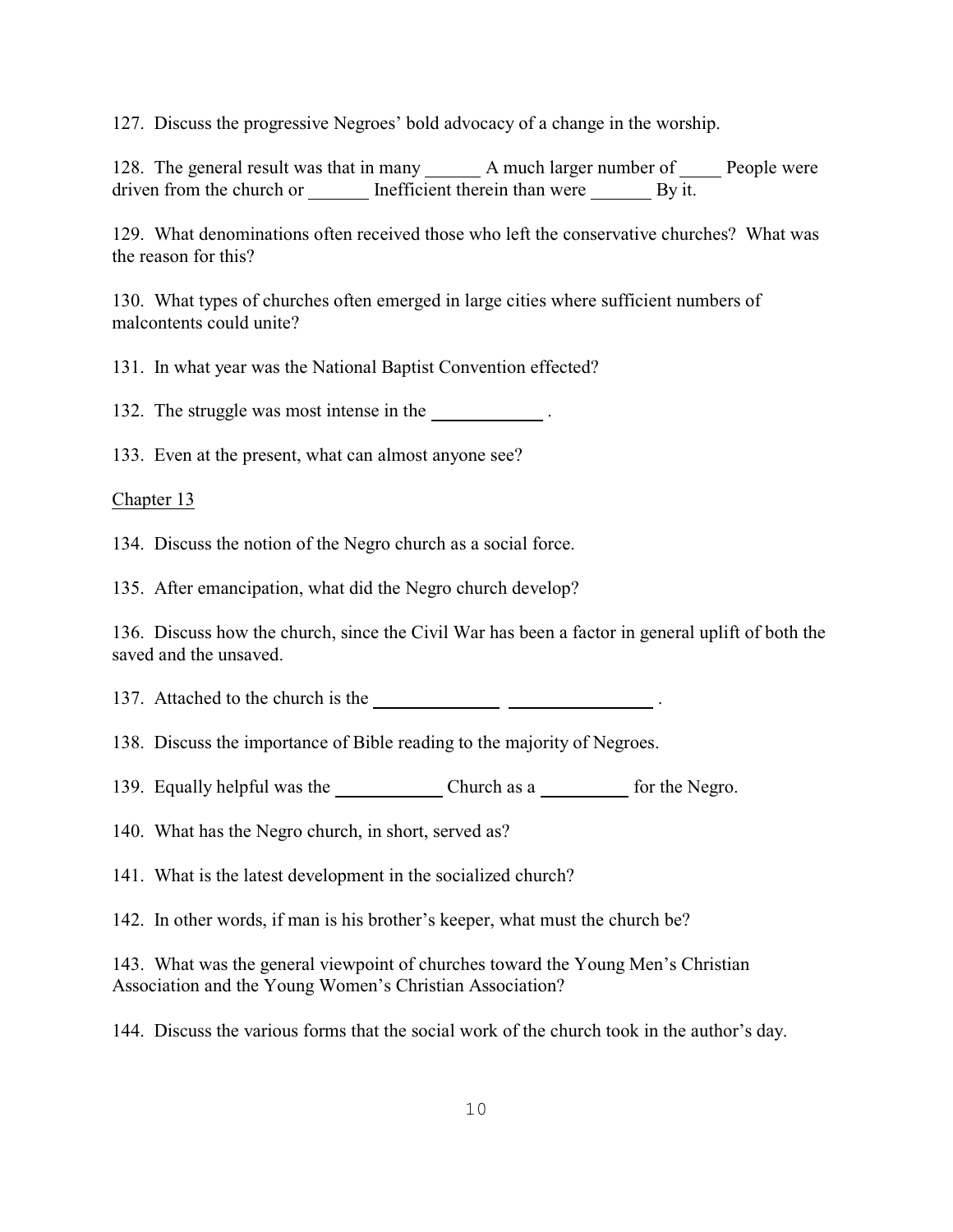145. Describe the "institutional" church.

146. Discuss the social ministry of Dr. W. N. DeBerry.

147. What does the Negro who is ambitious to rule, also find in the church?

148. What is one service of which the race is in need? Do you agree that this is still a critical need in the contemporary world?

149. The masses must be \_\_\_\_\_\_\_\_\_\_ above \_\_\_\_\_\_\_\_\_\_ on another race for what they shall \_\_\_\_\_ or or the they shall be .

150. What is the Negro minister now beginning to realize?

151. What is the most important of all lessons the Negro has learned through his church?

#### Chapter 14

152. What will the student of this phase of history naturally inquire about?

153. List the summary of details from the Special census taken in 1906.

154. Where were over 90 percent of the religious organizations located?

155. In what denominations has the progress of the Negro church been primarily made?

156. What direct evidence do statistics of the Sunday schools exhibit?

157. What does the report on Negro ministers show?

158. Another essential in the estimate of the Progress of the Negro is the work done by the For their expansion in to the Parts.

159. What was the reason for the establishment of the National Baptist Publishing House?

#### Chapter 15

160. Negroes see in the ministry, moreover, a Mission.

161. What has been the watchword of the Negro church?

162. Discuss the criticism of the Negro church by a "few radical members of the race."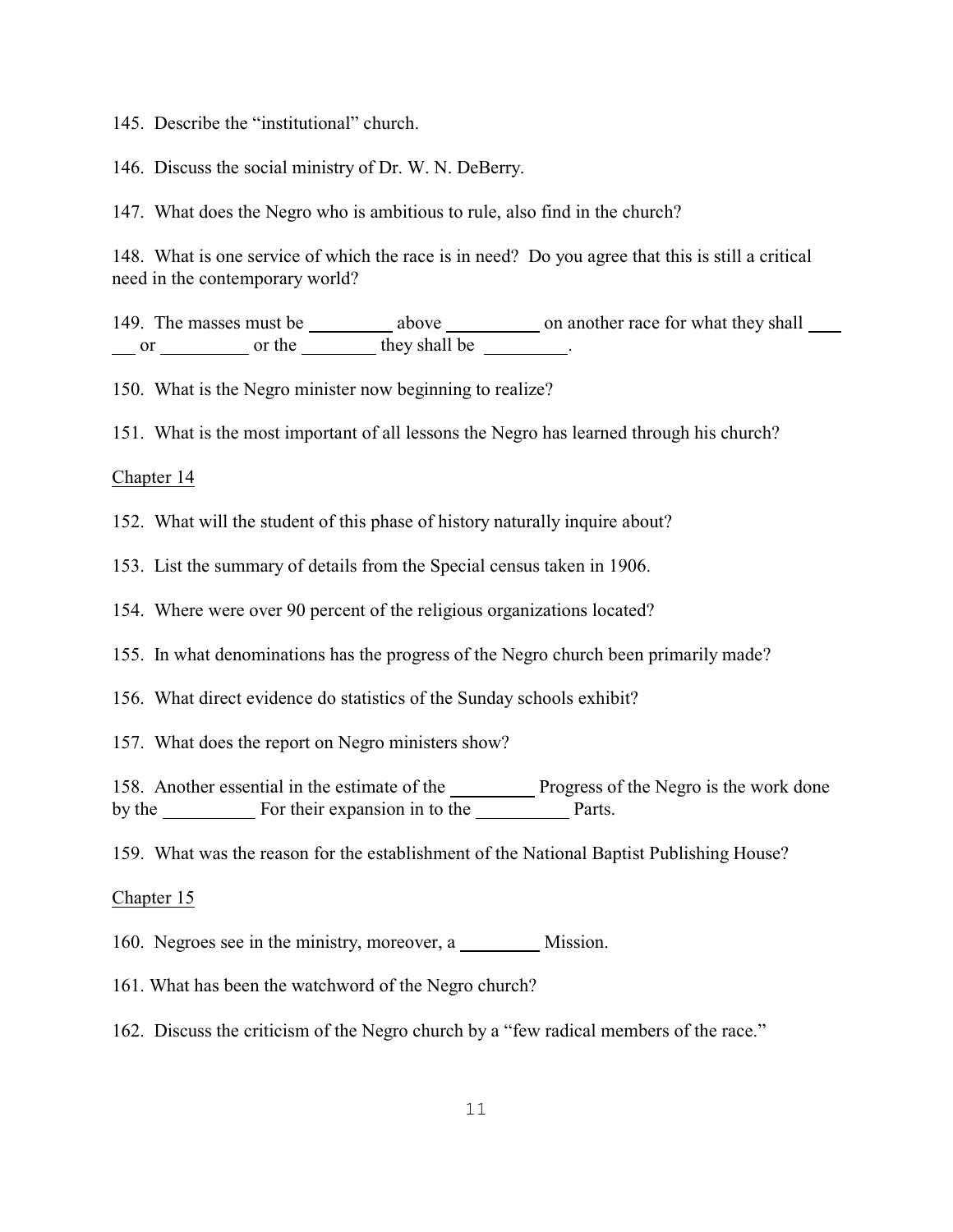163. Acting as a conservative force among the Negroes, what has the church been?

164. The author asserts that "the church is no longer a voice of one man crying in the wilderness..." Explain this.

165. Discuss the author's views on the continuing segregation and racism among Southern, as well as Northern white churches.

166. The Negro church, however, finds itself facing still another problem. Discuss this problem.

167. What is probably the most promising aspect of Negro ministries (today)?

168. Where do Negro churchmen of (today) realize that the hope of blacks lies? Explain this.

## Chapter 16

169. According to the estimate given in The Census of Religious Bodies of 1926, what is the value of Negro Church edifices?

170. What is contended by certain Methodists about the number of bishops and administrative officers?

171. What does a comparison as to average membership per church disclose about white and black churches?

172. What do superfluous church edifices result from?

173. What has stimulated the growth of large congregations in the Northern cities?

174. The church is still the Concern of the large majority of the Element, but it has not the Of former days.

Ans. The church is still the main concern of the large majority of the civilized element, but it has not the prestige of former days.

175. Why are some "socially and racially conscious" Negroes now leaving the church, according to Woodson?

176. What does the trend among the intellectuals away from the church do to undeveloped Negroes?

177. Discuss the development of cults, especially in large cities.